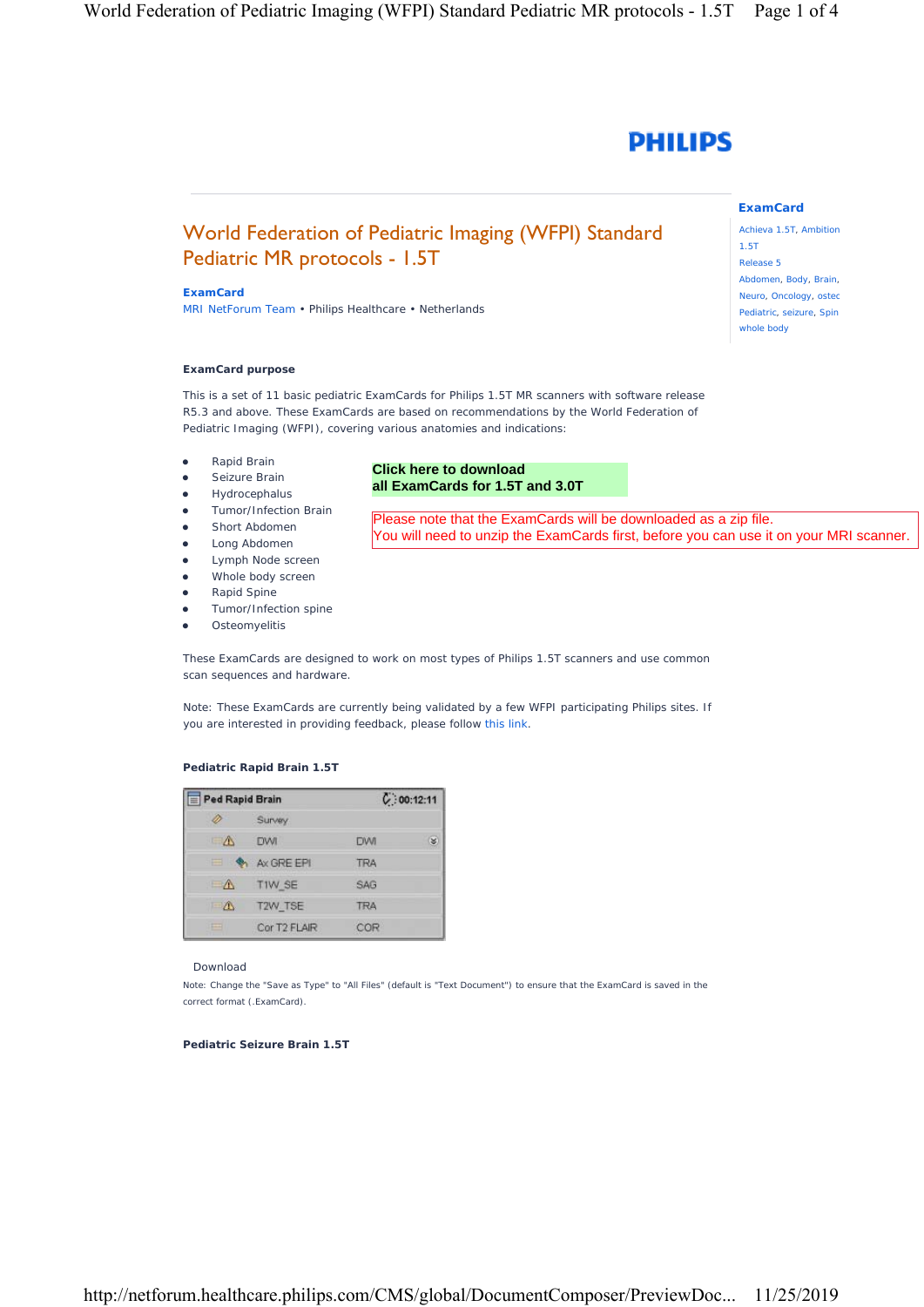| Ped Seizure Brain |                   | C: 00:14:21      |  |
|-------------------|-------------------|------------------|--|
|                   | Survey            |                  |  |
| $\rightarrow$     | <b>DWI</b>        | s<br><b>TIMI</b> |  |
| ⊟                 | SAG 3D T1 (MP     | SAG 3D           |  |
| m.                | Ax GRE EPI        | <b>TRA</b>       |  |
| $\frac{1}{2}$     | 3D Brain VIEW     | TRA3D            |  |
| $\equiv$          | <b>FLAIR SPIR</b> | <b>TRA</b>       |  |

#### Download

Note: Change the "Save as Type" to "All Files" (default is "Text Document") to ensure that the ExamCard is saved in the correct format (.ExamCard).

# **Pediatric Hydrocephalus 1.5T**

|           |         | Ped Hydrocephalus - Ventricular C:00:02:36 |   |
|-----------|---------|--------------------------------------------|---|
|           | Survey  |                                            |   |
| ⊟         | SSh TSE | TRA                                        |   |
| $-\wedge$ | DW      | DW                                         | ತ |
| B         | SSh TSE | <b>SAG</b>                                 |   |
| ⊟         | SSh TSE | COR                                        |   |

#### Download

Note: Change the "Save as Type" to "All Files" (default is "Text Document") to ensure that the ExamCard is saved in the correct format (.ExamCard).

## **Pediatric Tumor/Infection Brain 1.5T**

| Ped Tumor/Infection Brain |                       | C: 00:18:38        |   |
|---------------------------|-----------------------|--------------------|---|
|                           | <b>Survey</b>         |                    |   |
| $\sqrt{N}$                | <b>DWI</b>            | <b>DVVI</b>        | ¥ |
| $\equiv$                  | SAG 3D T1 (MP. SAG 3D |                    |   |
| $\mathbb{R}$              | T2W_TSE               | TRA                |   |
| $15 - 1$                  | SWIp                  | TRA                |   |
| $-1$                      | SAG Gd T1 3D          | SAG <sub>3</sub> D |   |
| $-1$                      | Car Gd T2 FLAIR       | COR                |   |

### Download

Note: Change the "Save as Type" to "All Files" (default is "Text Document") to ensure that the ExamCard is saved in the correct format (.ExamCard).

# **Pediatric Short Abdomen 1.5T**

|        | Ped Short Abdomen       | C:00:08:12  |
|--------|-------------------------|-------------|
|        | <b>SURVEY</b>           |             |
| œ      | Cor T2 SSFSE            | COR         |
| --     | Ax T2 SSFSE             | <b>TRA</b>  |
| $ /1$  | Ax T2 RT FatSat         | <b>TRA</b>  |
| $-\pi$ | # AX DWI b50/40         | <b>DVVI</b> |
|        | <b>ALC: AXI/O PHASE</b> | <b>TRA</b>  |

# Download

Note: Change the "Save as Type" to "All Files" (default is "Text Document") to ensure that the ExamCard is saved in the correct format (.ExamCard).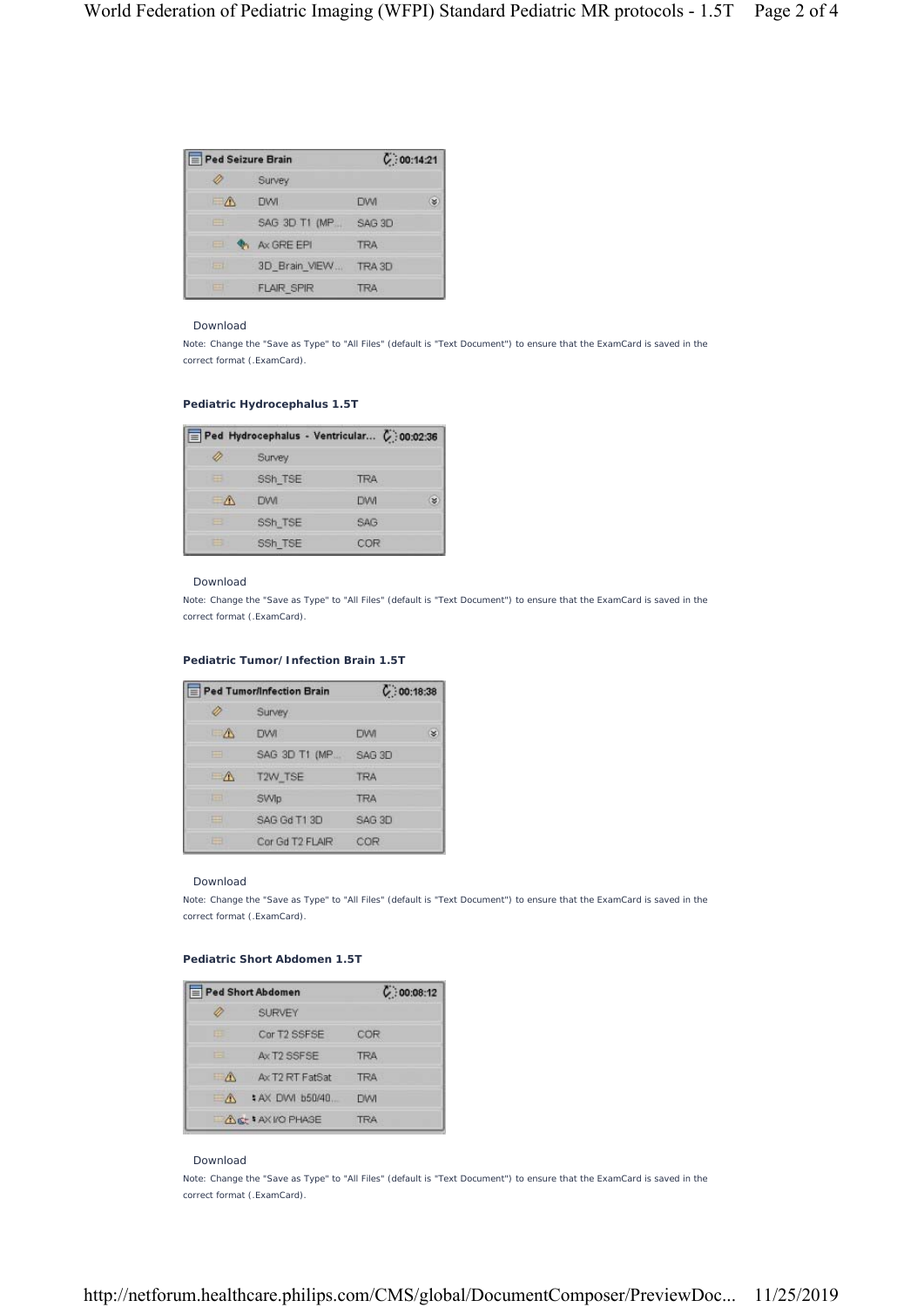## **Pediatric Long Abdomen 1.5T**

| Ped Long Abdomen |                         | C: 00:12:43 |
|------------------|-------------------------|-------------|
|                  | <b>SURVEY</b>           |             |
| --               | Cor T2 SSFSE            | COR         |
| 田                | Ax T <sub>2</sub> SSESE | <b>TRA</b>  |
| $-\Lambda$       | <b>CorbTFE</b>          | COR Ah      |
| $\Lambda$        | * Ax T2 RT FatSat       | <b>TRA</b>  |
|                  | ALC: AX VO PHASE        | <b>TRA</b>  |
| $-\Lambda$       | \$ AX DWI b50/40        | DWI         |
| 田                | <b>\$AX Gd T1 FS</b>    | <b>TRA</b>  |

#### Download

Note: Change the "Save as Type" to "All Files" (default is "Text Document") to ensure that the ExamCard is saved in the correct format (.ExamCard).

# **Pediatric Lymph node screen 1.5T**

|              | Ped Lymph Node Screen | C: 00:08:49 |
|--------------|-----------------------|-------------|
| 47           | SURVEY                |             |
| 巴            | <b>STR</b>            | COR         |
|              | # Cor T2 SSFSE        | COR         |
| $\mathbb{R}$ | # AX DVVI b50/40      | <b>DWI</b>  |

#### Download

Note: Change the "Save as Type" to "All Files" (default is "Text Document") to ensure that the ExamCard is saved in the correct format (.ExamCard).

## **Pediatric Whole body screen 1.5T**

| Ped Whole Body |                    | C: 00:08:27 |
|----------------|--------------------|-------------|
|                | <b>SURVEY</b>      |             |
|                | <b>STIR</b>        | COR         |
|                | ACC + AX I/O PHASE | <b>TRA</b>  |
| $\Lambda$      | * Cor Diffusion    | <b>DWI</b>  |
|                | Cor T2 SSFSE       | COR         |

#### Download

Note: Change the "Save as Type" to "All Files" (default is "Text Document") to ensure that the ExamCard is saved in the correct format (.ExamCard).

# **Pediatric Rapid Spine 1.5T**

| Ped Rapid Spine          |                    | C:00:16:26 |
|--------------------------|--------------------|------------|
|                          | SURVEY TCP         |            |
|                          | <b>SURVEY BOTT</b> |            |
| e                        | $$T1$ SAG          | <b>SAG</b> |
| 田                        | <b>T2 SAG</b>      | SAG        |
| $\mathbb{R}$             | AX T <sub>2</sub>  | <b>TRA</b> |
| $\overline{\phantom{1}}$ | COR T <sub>2</sub> | COR        |

Download

Note: Change the "Save as Type" to "All Files" (default is "Text Document") to ensure that the ExamCard is saved in the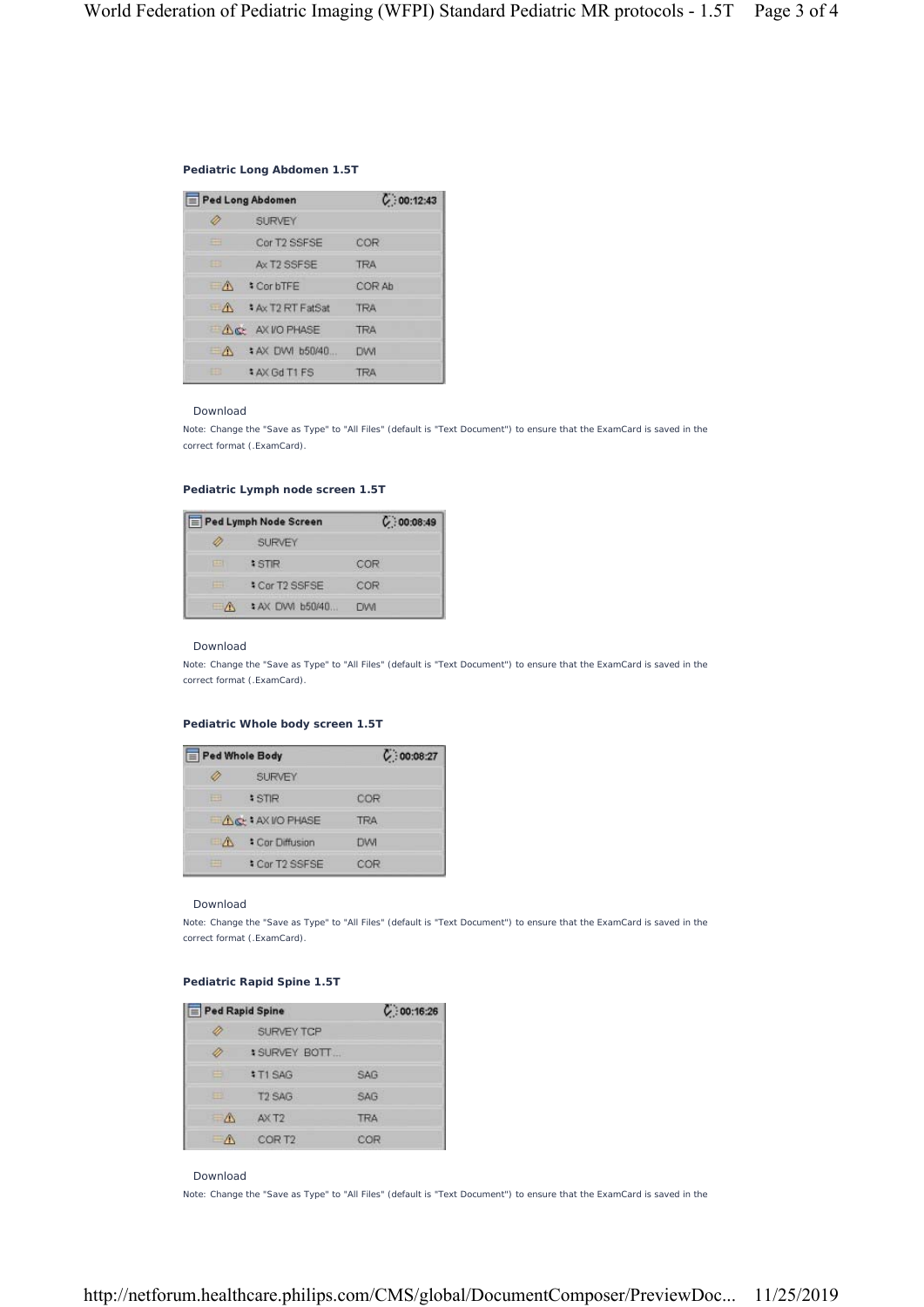correct format (.ExamCard).

**Pediatric Tumor/Infection Spine 1.5T**

|            | $\equiv$ Ped Tumor/Infection Spine |                   | C: 00:20:15 |
|------------|------------------------------------|-------------------|-------------|
|            | SURVEY TOP                         |                   |             |
|            | <b>\$SURVEY BOTT</b>               |                   |             |
| 田          | <b>: T2 SAG</b>                    | SAG               |             |
| ш          | DWI TSE                            | <b>DVVI</b>       | ×           |
| $\sqrt{N}$ | AX Gd T2                           | <b>TRA</b>        |             |
| ᆖ          | SAG Gd T1 FS                       | <b>SAG</b>        |             |
| 固          | AX Gd T1                           | Geo <sub>23</sub> |             |

## Download

Note: Change the "Save as Type" to "All Files" (default is "Text Document") to ensure that the ExamCard is saved in the correct format (.ExamCard).

# **Pediatric Osteomyelitis 1.5T**

| Ped Osteomyelitis |                         | C: 00:24:45 |
|-------------------|-------------------------|-------------|
| Ø                 | SURVEY TCP              |             |
|                   | <b>SURVEY BOTT</b>      |             |
| $-\Lambda$        | <b>STIR</b>             | COR         |
| $-\Lambda$        | $+T1$ TSE               | COR         |
| ⊟                 | <b>\$ Ax T2 FS WEAK</b> | <b>TRA</b>  |
| ⊟                 | <b>#T1SAG</b>           | <b>SAG</b>  |
| 田                 | SAG Gd T1 FS            | SAG         |
| ⊨                 | AX Gd T1 FS             | <b>TRA</b>  |

#### Download

Note: Change the "Save as Type" to "All Files" (default is "Text Document") to ensure that the ExamCard is saved in the correct format (.ExamCard).



**World Federation of Pediatric Imaging (WFPI) Standard Pediatric MR protocols - 1.5T** 

This set of 11 basic pediatric ExamCards for Philips 1.5T MR scanners with release R5.3 and above is based on recommendations by the World Federation of Pediatric Imaging (WFPI) and covers various anatomies and indications.

**MRI** • **ExamCard** By: MRI NetForum Te On: Nov 25, 2019

### Print

Contact | Philips | Terms of use © Koninklijke Philips N.V., 2017. All rights reserved.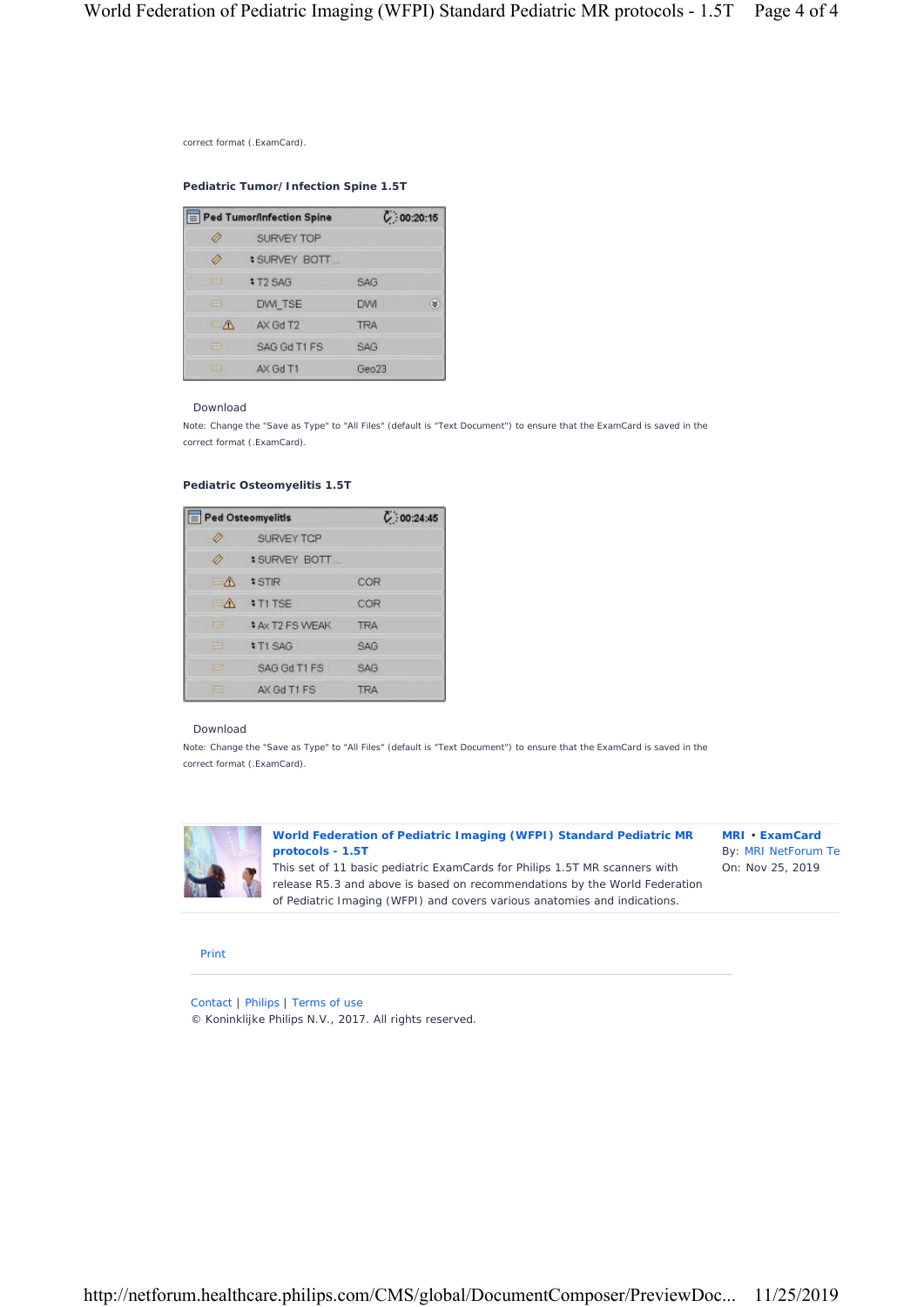

# World Federation of Pediatric Imaging (WFPI) Standard Pediatric MR protocols - 3.0T

### **ExamCard**

MRI NetForum Team • Philips Healthcare • Netherlands

## **ExamCard purpose**

This is a set of 11 basic pediatric ExamCards for Philips 3.0T MR scanners with software release R5.3 and above. These ExamCards are based on recommendations by the World Federation of Pediatric Imaging (WFPI), covering various anatomies and indications:

- Rapid Brain
- **•** Seizure Brain
- **•** Hydrocephalus
- **•** Tumor/Infection Brain
- Short Abdomen
- **•** Long Abdomen
- **•** Lymph Node screen
- Whole body screen
- Rapid Spine
- Tumor/Infection spine
- **•** Osteomyelitis

These ExamCards are designed to work on most types of Philips 3.0T scanners and use common scan sequences and hardware.

Note: These ExamCards are currently being validated by a few WFPI participating Philips sites. If you are interested in providing feedback, please follow this link.

## **Pediatric Rapid Brain 3.0T**

|               | $\equiv$ Ped Rapid Brain |            | C: 00: 12: 11 |
|---------------|--------------------------|------------|---------------|
|               | Survey                   |            |               |
|               | <b>DWI</b>               | <b>DWI</b> | ż             |
| 申り            | A AX GREEPI              | <b>TRA</b> |               |
| $\mathcal{N}$ | TIW SE                   | <b>SAG</b> |               |
| $\mathbb{R}$  | T <sub>2</sub> W TSE     | <b>TRA</b> |               |
| $\frac{1}{2}$ | Cor T2 FLAIR             | COR        |               |

#### Download

Note: Change the "Save as Type" to "All Files" (default is "Text Document") to ensure that the ExamCard is saved in the correct format (.ExamCard).

#### **Pediatric Seizure Brain 3.0T**

Achieva 3.0T, Elition, In Release 5 Abdomen, Body, Brain, Neuro, Oncology, ostec Pediatric, seizure, Spin whole body

**ExamCard**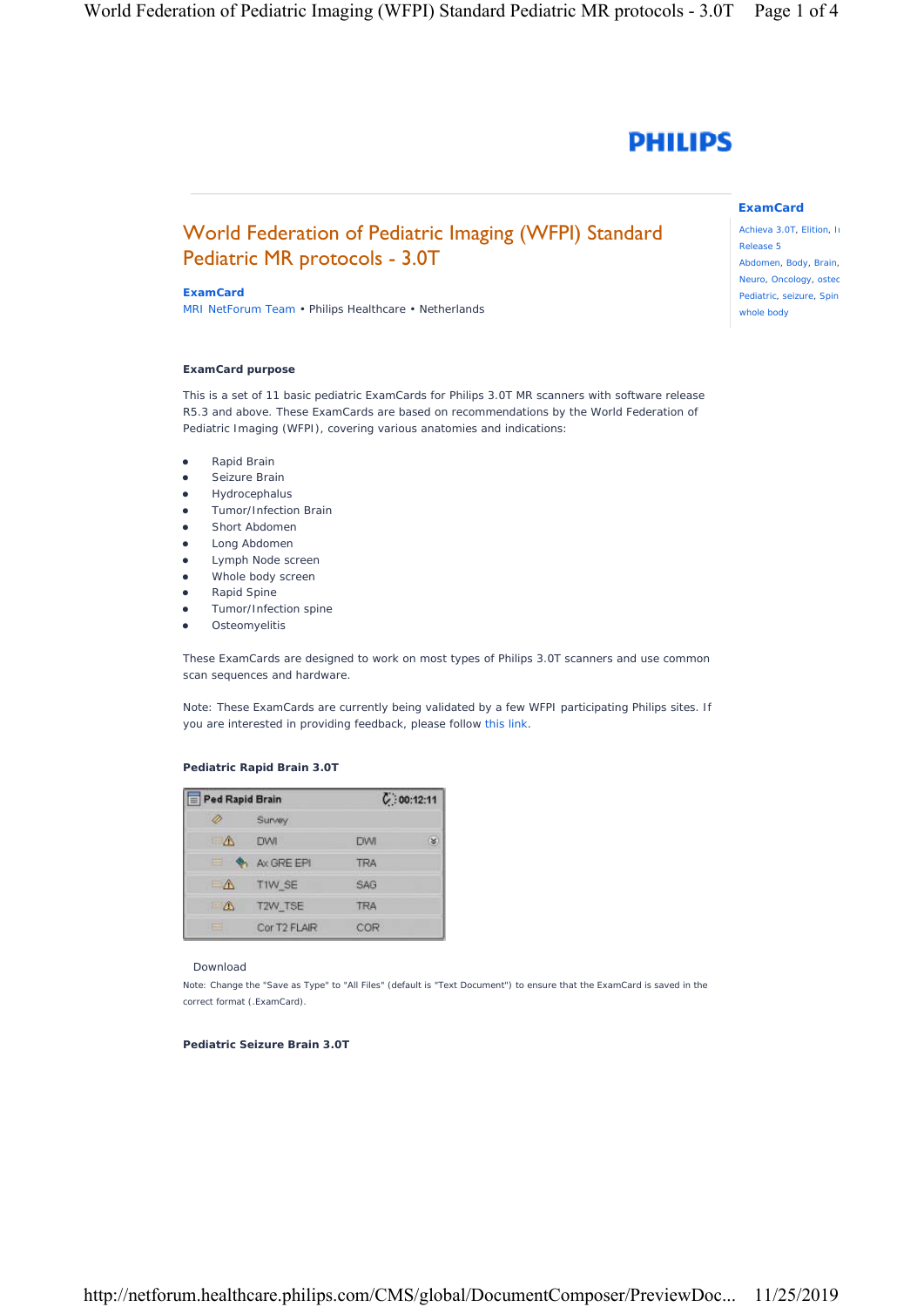| Ped Seizure Brain |                   | C: 00:14:21 |
|-------------------|-------------------|-------------|
|                   | Survey            |             |
| $\rightarrow$     | <b>DWI</b>        | s<br>DW     |
| ╒═╕               | SAG 3D T1 (MP     | SAG 3D      |
|                   | Ax GRE EPI        | <b>TRA</b>  |
| $\frac{1}{2}$     | 3D Brain VIEW     | TRA3D       |
| $\equiv$          | <b>FLAIR SPIR</b> | <b>TRA</b>  |

#### Download

Note: Change the "Save as Type" to "All Files" (default is "Text Document") to ensure that the ExamCard is saved in the correct format (.ExamCard).

# **Pediatric Hydrocephalus 3.0T**

|   | Ped Hydrocephalus - Ventricular C: 00:02:36 |            |   |
|---|---------------------------------------------|------------|---|
|   | Survey                                      |            |   |
| ⊟ | SSh TSE                                     | TRA        |   |
|   | DW                                          | DW         | ತ |
| m | SSh TSE                                     | <b>SAG</b> |   |
| ⊟ | SSh TSE                                     | COR        |   |

#### Download

Note: Change the "Save as Type" to "All Files" (default is "Text Document") to ensure that the ExamCard is saved in the correct format (.ExamCard).

## **Pediatric Tumor/Infection Brain 3.0T**

|              | Ped Tumor/Infection Brain | C: 00:18:38        |   |
|--------------|---------------------------|--------------------|---|
|              | <b>Survey</b>             |                    |   |
| $\sqrt{N}$   | <b>DWI</b>                | <b>DVVI</b>        | ¥ |
| $\equiv$     | SAG 3D T1 (MP. SAG 3D     |                    |   |
| $\mathbb{R}$ | T2W_TSE                   | TRA                |   |
| $15 - 1$     | SWIp                      | <b>TRA</b>         |   |
| $-1$         | SAG Gd T1 3D              | SAG <sub>3</sub> D |   |
| $-1$         | Car Gd T2 FLAIR           | COR                |   |

### Download

Note: Change the "Save as Type" to "All Files" (default is "Text Document") to ensure that the ExamCard is saved in the correct format (.ExamCard).

# **Pediatric Short Abdomen 3.0T**

|               | Ped Short Abdomen                 | C: 00:08:12 |
|---------------|-----------------------------------|-------------|
|               | <b>SURVEY</b>                     |             |
| œ             | Cor T2 SSFSE                      | COR         |
| -3            | Ax T2 SSFSE                       | <b>TRA</b>  |
| $ /1$         | Ax T2 RT FatSat                   | <b>TRA</b>  |
| $\rightarrow$ | : AX DWI b50/40<br>$\overline{a}$ | <b>DVVI</b> |
|               | <b>ALC: AX I/O PHASE</b>          | <b>TRA</b>  |

# Download

Note: Change the "Save as Type" to "All Files" (default is "Text Document") to ensure that the ExamCard is saved in the correct format (.ExamCard).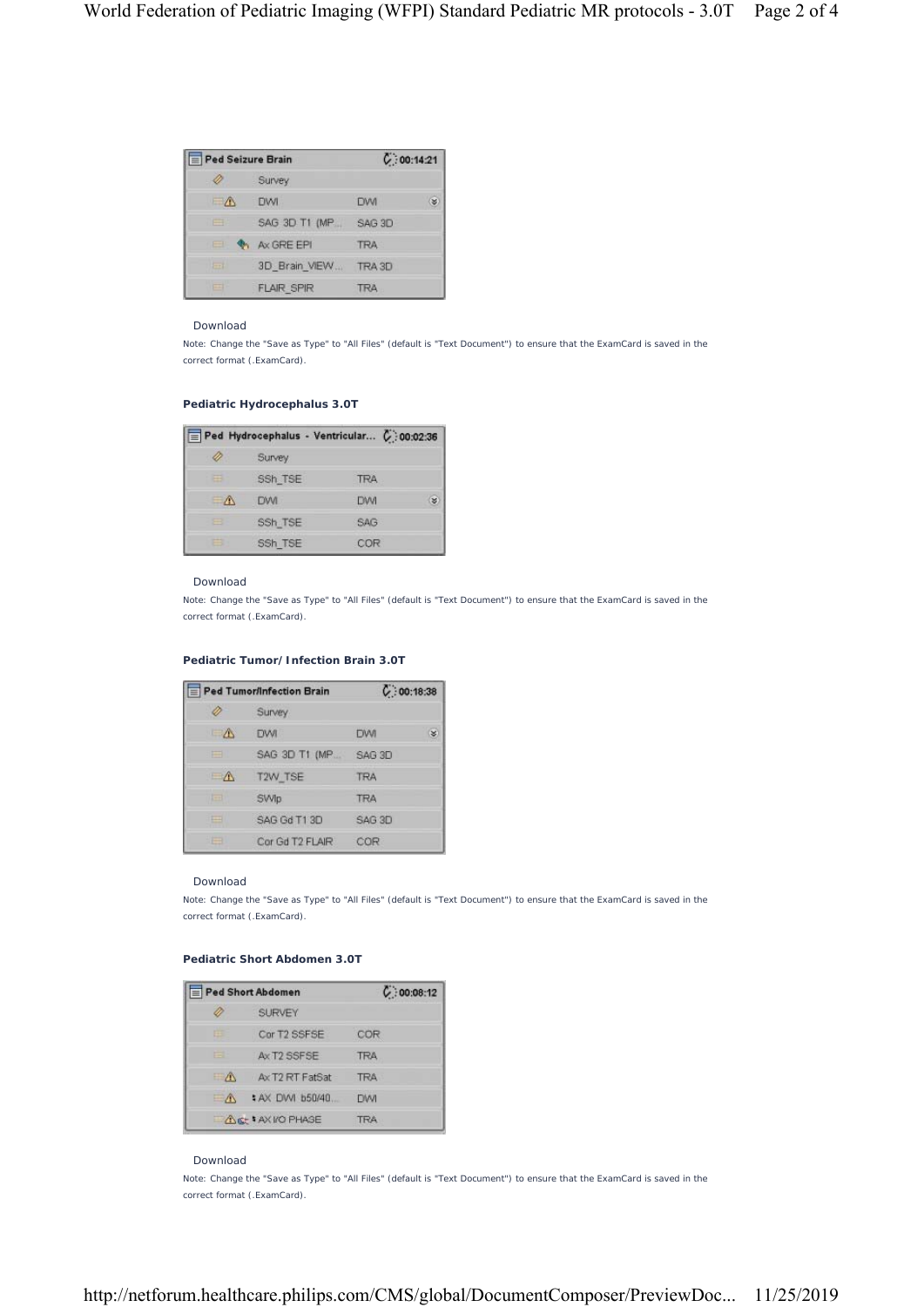## **Pediatric Long Abdomen 3.0T**

| Ped Long Abdomen |                         | C: 00:12:43 |  |
|------------------|-------------------------|-------------|--|
|                  | <b>SURVEY</b>           |             |  |
| --               | Cor T2 SSFSE            | COR         |  |
| 田                | Ax T <sub>2</sub> SSESE | <b>TRA</b>  |  |
| $-\Lambda$       | <b>CorbTFE</b>          | COR Ah      |  |
| $\Lambda$        | * Ax T2 RT FatSat       | <b>TRA</b>  |  |
|                  | ALC: AX VO PHASE        | <b>TRA</b>  |  |
| $-\Lambda$       | \$ AX DWI b50/40        | DWI         |  |
| 田                | <b>\$AX Gd T1 FS</b>    | <b>TRA</b>  |  |

#### Download

Note: Change the "Save as Type" to "All Files" (default is "Text Document") to ensure that the ExamCard is saved in the correct format (.ExamCard).

# **Pediatric Lymph node screen 3.0T**

| Ped Lymph Node Screen |                  | C:00:08:49 |
|-----------------------|------------------|------------|
| 47                    | SURVEY           |            |
| 巨                     | <b>STR</b>       | COR        |
|                       | # Cor T2 SSFSE   | COR        |
| - A                   | # AX DVVI b50/40 | <b>DWI</b> |

#### Download

Note: Change the "Save as Type" to "All Files" (default is "Text Document") to ensure that the ExamCard is saved in the correct format (.ExamCard).

## **Pediatric Whole body screen 3.0T**

| Ped Whole Body |                    | C: 00:08:27 |
|----------------|--------------------|-------------|
|                | <b>SURVEY</b>      |             |
|                | <b>STIR</b>        | COR         |
|                | ACC + AX I/O PHASE | <b>TRA</b>  |
| $\Lambda$      | * Cor Diffusion    | <b>DWI</b>  |
|                | Cor T2 SSFSE       | COR         |

#### Download

Note: Change the "Save as Type" to "All Files" (default is "Text Document") to ensure that the ExamCard is saved in the correct format (.ExamCard).

# **Pediatric Rapid Spine 3.0T**

| Ped Rapid Spine          |                    | C:00:16:26 |
|--------------------------|--------------------|------------|
|                          | SURVEY TCP         |            |
|                          | <b>SURVEY BOTT</b> |            |
| e                        | $$T1$ SAG          | <b>SAG</b> |
| 田                        | <b>T2 SAG</b>      | SAG        |
| $\mathbb{R}$             | AX T <sub>2</sub>  | <b>TRA</b> |
| $\overline{\phantom{1}}$ | COR T <sub>2</sub> | COR        |

Download

Note: Change the "Save as Type" to "All Files" (default is "Text Document") to ensure that the ExamCard is saved in the